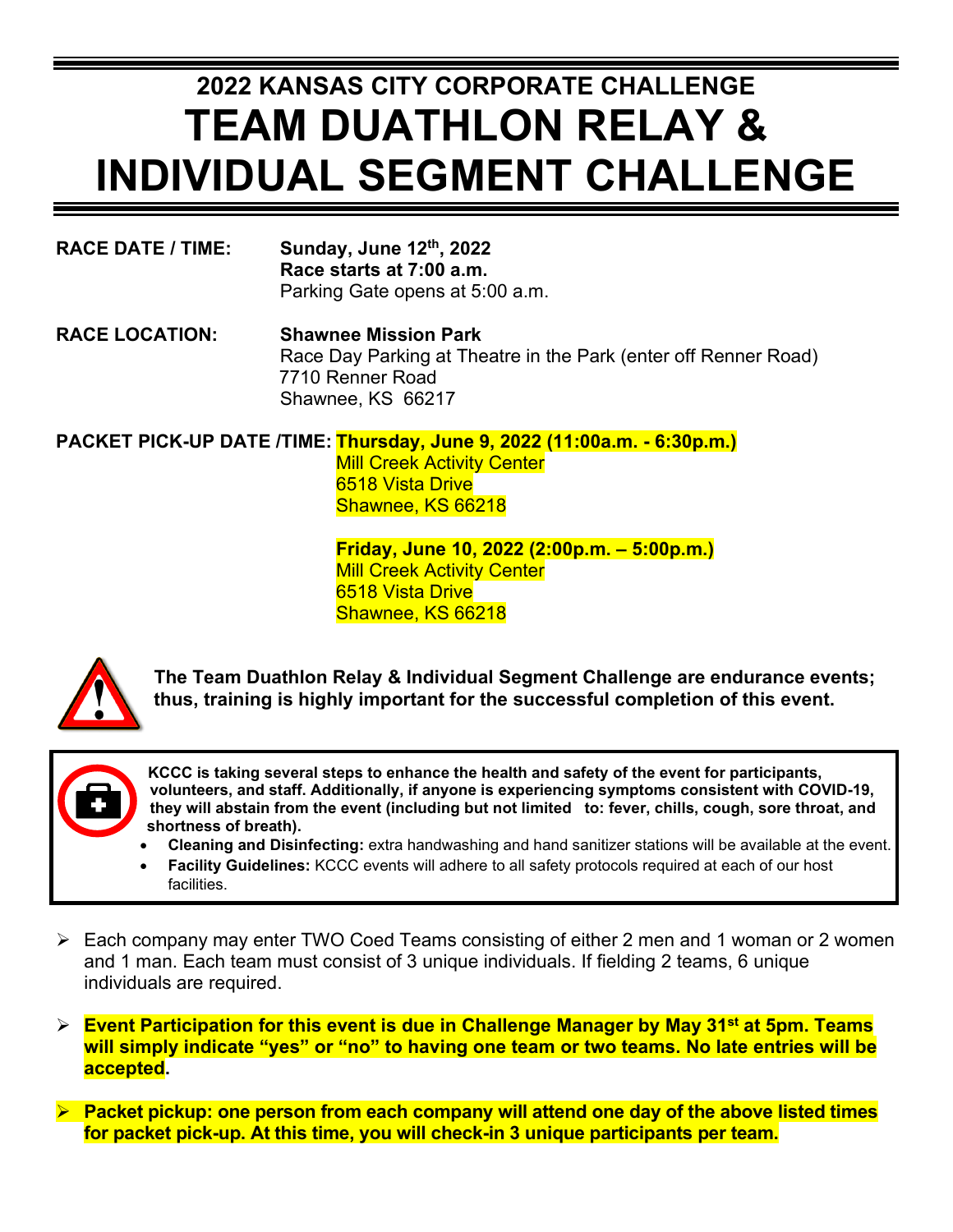## o **For example:**

- **Team 1, 1st leg 5K: John Smith**
- **Team 1, 2nd leg cyclist: Jane Smith**
- **Team 1, 3rd leg 5K: Jim Smith**
- $\triangleright$  The person picking up the packets will be responsible for packet distribution prior to race day. There will be no race day check-in.
- $\triangleright$  Packets will include participant bibs, helmet stickers, bike tags, and safety pins. Bibs must be pinned on the front of the shirt or shorts of the runners during the race. The cyclist will use the helmet sticker and bike tag. The bib # must be visible when the participant crosses the finish line.
- $\triangleright$  Timing chip will be picked up on race morning near transition. Timing chips must be turned in at the finish line.
	- $\circ$  NO CHIP = NO TIME
- $\triangleright$  A Pre-Race Athlete Briefing for all participants will be available on the KCCC website and will be emailed to company coordinators. It is advantageous for all participants to watch this briefing.
- The Team Duathlon Relay consists of a run-bike-run race with a different person completing each segment of the event in a relay format.
- $\triangleright$  A map of the Team Duathlon Relay Race Course is posted on the KCCC website [\(www.kccorporatechallenge.com\)](http://www.kccorporatechallenge.com/).
- The Team Duathlon Relay and Individual Segment Challenge will be held as a single "meet" and will be scored by division.
- $\triangleright$  All Team Duathlon Relays will compete against those teams in their division. The Individual Segment Challenge will not be scored by division, only gender and age group.
	- o First 5K runners will compete against all other first 5K runners for the best time in their gender and age group. Cyclists will compete against all other cyclists for the best time in their gender and age group. Second 5K runners will compete against all other second 5K runners for the best time in their gender and age group.
- $\triangleright$  KCCC medals will be awarded to the top 3 Team Duathlon Relays per division. Medal points will be awarded to your overall KCCC Total for the top 3 Team Duathlon Relays per division. No medals or medal points will be awarded for the Individual Segment Challenge.
- $\triangleright$  To ensure the safety of athletes and their belongings, the transition area will close at 6:50am and will reopen at approximately 8:45am. Athletes will NOT be allowed to remove their bikes from transition until this time. The reopen time is subject to change and will be announced on site. All athletes must have their items checked by KCCC staff/volunteers when exiting transition at the conclusion of the race.
- $\triangleright$  The maximum time allowed for the Team Duathlon Relay is three (3) hours. Finishers will not be eligible for places, points (including participation points), or medals after the 3-hour time limit.
- $\triangleright$  Results will be finalized by the Wednesday following the event. Please reserve all results questions until after this time.
- **RULES APPLYING TO THE RACE:**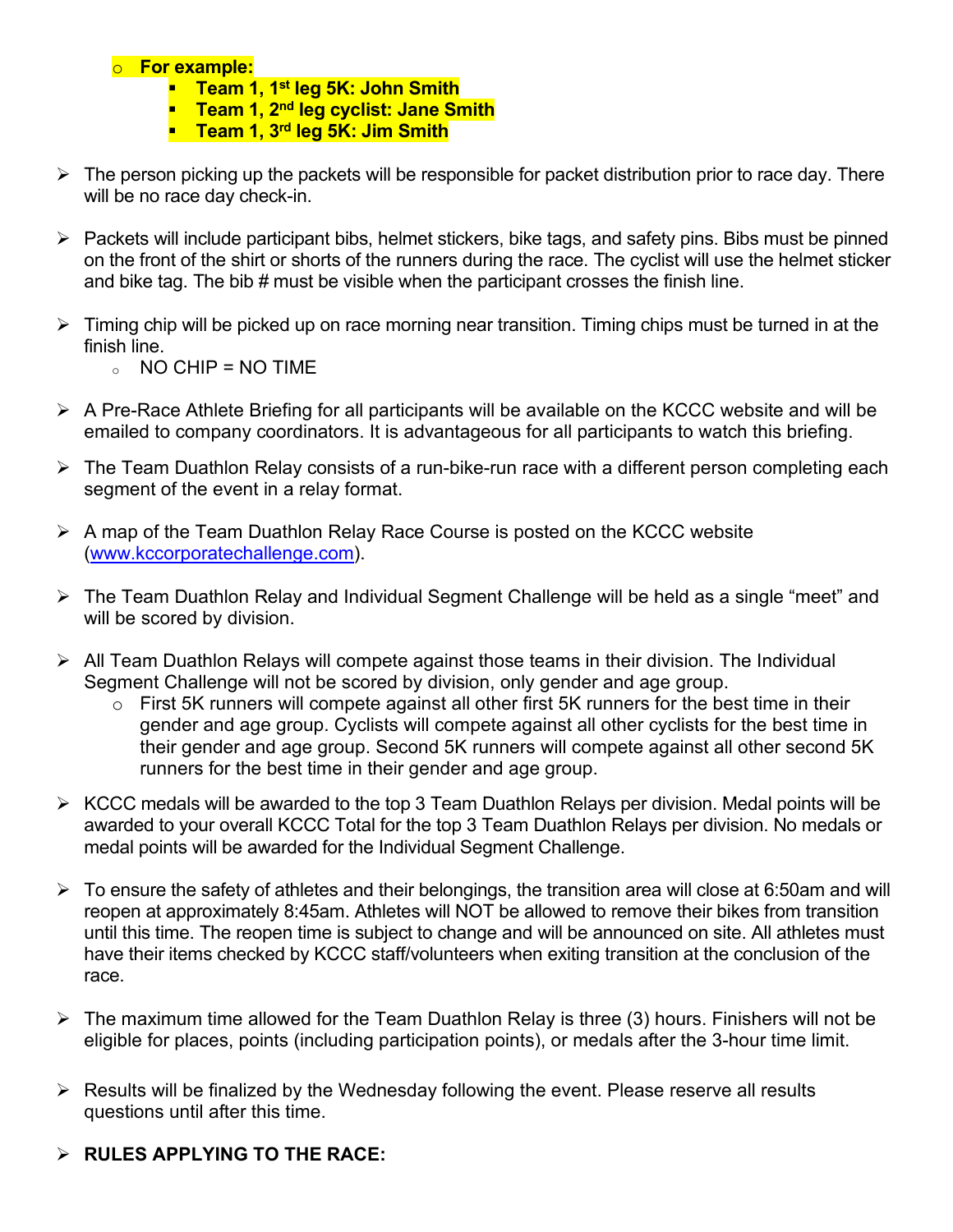- 1) The event will begin at 7:00 a.m. Gates to get into the Theatre in the Park to park your car will open at 5:00 a.m. We recommend that participants arrive by 6:00 a.m. **All athletes will be marked as they enter transition on race morning prior to racking their bikes. Please be prepared to give your race number to volunteers working body marking.** Because Shawnee Mission Park is closed to all traffic to ensure a safe event, **parking on race day will be at The Theatre in the Park parking lot**. It is approximately ½ - ¾ miles from this parking lot to the transition area where the race will begin, so participants should arrive early enough to be ready for the 7:00 a.m. start.
- 2) Team Duathletes will be identified by the following markings: biker will be issued a helmet sticker, bike post sticker and race number body marking on both arms, runners will be issued a bib number to be pinned on the *front* of the shirt or shorts along with race number body marking on both arms. Race number identification materials must be worn throughout the event to identify the official contestants in the race.
- 3) **RUN DISTANCE The distances will be a 3.1-mile run, a 13.5-mile bike, and a 3.1-mile run.** The race begins on the park road near the check-in tent. The run segments will take place on the park road and the Streamway trail system; the bike segment will consist of *three* laps around the park on the main park road. **Both the run and bike portions are hilly courses**.
- 4) Medical Personnel shall have ultimate authority to remove a participant from the race if that participant is judged to be physically incapable of continuing the race without risk of serious injury or death. Medical transport of any participant will result in automatic disqualification.
- 5) If a team withdraws from the race, it is mandatory that he/she notify KCCC Staff at the Information Tent.
- 6) Specific rules for the BIKE segment of the Team Duathlon Relay are as follows:
	- A. Absolutely no drafting of another bike or any other vehicle is allowed. This is an individual endurance event. Teamwork that produces any advantage over single competitors is not allowed. A space of at least two bike lengths must be left between riders. Drafting will be defined as maintaining a static distance of less than two bike lengths between riders. You may enter the space of less than two bike lengths ONLY to pass a rider ahead. So long as you continue to overtake the rider ahead you shall not be deemed as drafting. If you cannot pass you must drop back. If you are passed, you must either proceed to overtake the rider ahead, or drop back to allow a distance of at least two bike lengths. Riding side by side in a crosswind is also considered to be drafting. There will be no warning. Course Marshals will be present to enforce this rule. ANY INFRACTION OF THIS RULE WILL RESULT IN DISQUALIFICATION. It is incumbent upon each contestant to immediately reject any attempt to draft or provide a drafting situation. **SLOWER CYCLISTS MUST STAY TO THE RIGHT SIDE OF THE ROAD.**
	- B. CPSC, ASTM, or SNELL approved helmets *are required*, and *must always be buckled* during the race. **Any participant seen riding without a bike helmet will be disqualified.**
	- C. No individual support allowed**.** No person shall drive or bike alongside contestants. Infraction of this "support" rule will result in disqualification of the contestant. **There are no water stations on the bike course. It is recommended that you have an on-bike water bottle to hydrate yourself on the bike course.**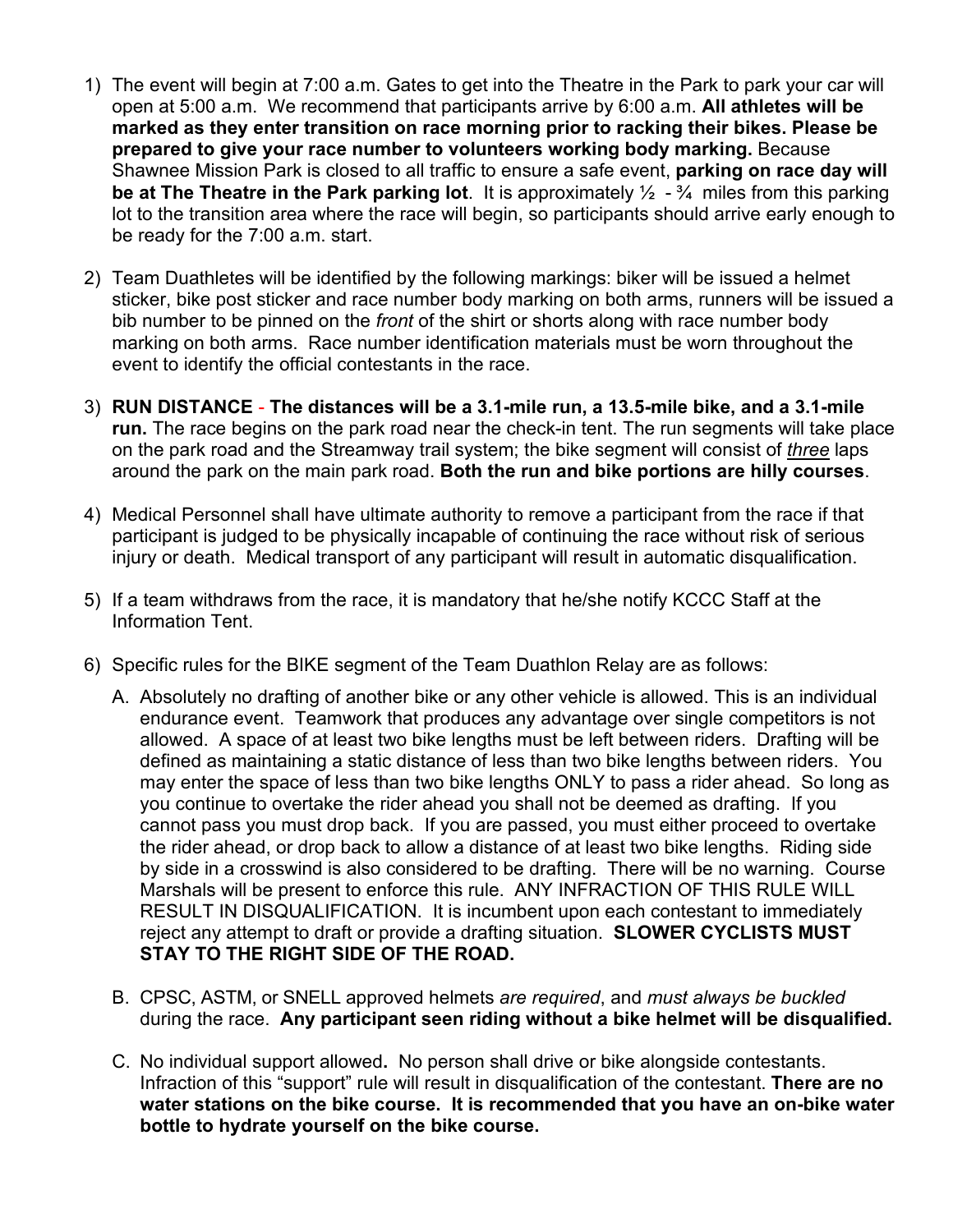- D. Each participant will be individually responsible for the repair and maintenance of their own bike. Each cyclist must be prepared to handle any possible mechanical malfunction.
- E. Cyclists are expected to heed directions and instructions of all race officials and public authorities. **SLOWER CYCLISTS MUST STAY TO THE RIGHT SIDE OF THE ROAD.**
- F. Participants may walk their bikes if necessary.
- G. Cyclists are individually responsible for following traffic laws and are solely responsible for the consequences of any infractions.
- H. No headphones are allowed.

## **SCORING THE TEAM DUATHLON & INDIVIDUAL SEGMENT CHALLENGE**

- The Team Duathlon & Individual Segment Challenge will be held as a single "Meet" and will be scored by division.
- $\triangleright$  The top eight finishers in each division in the Team Duathlon Relay will be awarded points toward your company's Team Duathlon Relay "Team Points" as follows:

| <b>Place</b>                 | <b>Points</b> |
|------------------------------|---------------|
| 1 <sup>st</sup>              | 20            |
| 2 <sub>nd</sub>              | 16            |
| 3 <sup>rd</sup>              | 12            |
| 4 <sup>th</sup>              | 10            |
| $\overline{5}$ <sup>th</sup> | 8             |
| 6 <sup>th</sup>              | 6             |
| $\overline{7}$ th            | 4             |
| 8 <sup>th</sup>              | $\mathbf{2}$  |

 $\triangleright$  The top eight finishers in each gender and age group (19-29, 30-39, 40-49, 50-59, 60+), in the Individual Segment Challenge (first 5K, bike, second 5K) will be awarded points toward your company's Team Duathlon Relay "Division Points" as follows:

| <b>Place</b>               | <b>Points</b> |
|----------------------------|---------------|
| 1 <sup>st</sup>            | 10            |
| $2^{\overline{\text{nd}}}$ | 8             |
| 3 <sup>rd</sup>            | 6             |
| 4 <sup>th</sup>            | 5             |
| 5 <sup>th</sup>            | 4             |
| 6 <sup>th</sup>            | 3             |
| 7 <sup>th</sup>            | $\mathbf{2}$  |
| $\overline{R^{th}}$        |               |

 After "Team and Division Points" are accumulated ("Combined Points") from all finishers in the Team Duathlon Relay Meet, company winners will be determined and points will be awarded, by division, to your *overall* KCCC total, via "Meet Points", as follows:

| <b>Place</b> | <b>Points</b> | <b>Place</b>       | <b>Points</b> | <b>Place</b>     | <b>Points</b> |
|--------------|---------------|--------------------|---------------|------------------|---------------|
| 1st          | 40            | <b>Eth</b>         | 20            | <b>ath</b>       |               |
| $2n$ d       | 34            | cth                | 16            | 10 <sup>th</sup> |               |
| 2rd          | 28            | $\mathbf{\tau}$ th |               | 44th             |               |
| ⊿th          | 24            | oth                | ΙU            | 1 2th            |               |

 Medals and additional "Medal Points" will be awarded toward your *overall* KCCC Total for the top three finishers in the Team Duathlon Relay per division. These medals and "medal points" will be awarded by division. Medal points will be scored as follows: